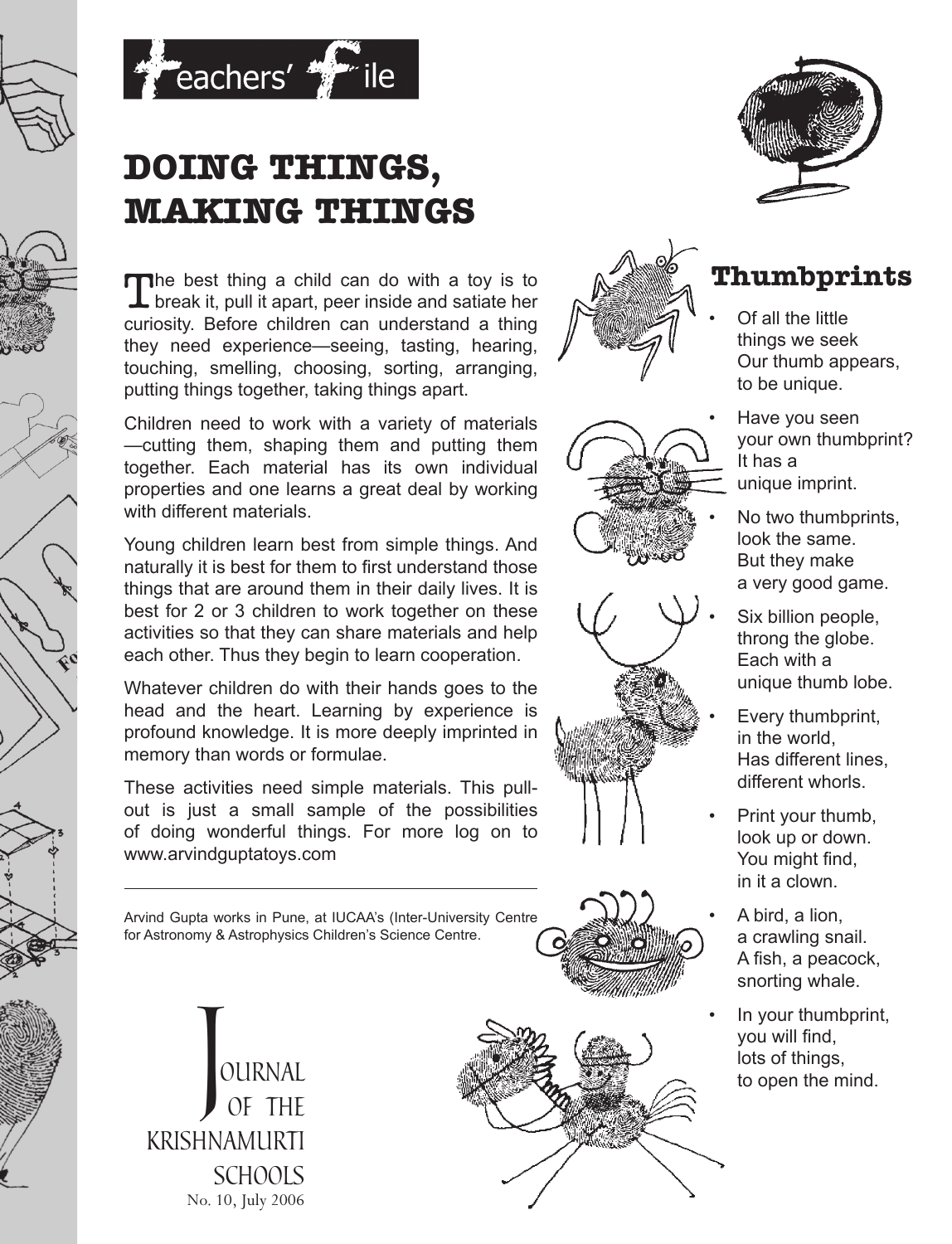

### **Perplexing Pencil**

This toy has been around for over a hundred years. It has been a darling of physicists and has been quite a hit with children. It is very easy to make.

- 1 Take a pencil with a rubber on one end. Make 5 6 "V" shaped (deep) notches near the rubber end with a penknife. Cut a 5-cm x 1.5-cm rectangle from a greeting card. Make a hole in its center. This makes the propeller fan. Poke a paper pin through a small piece of rubber stopper and fan. Insert it deep into the rubber end of the pencil. Make sure the fan rotates smoothly on the pin.
- 2 Now rub an old ball pen refill along the notches of the pencil.
- 3 For best results hold the refill near one end and rub it hard. The fan will start rotating. Can you make the fan rotate in the opposite direction? The fan rotates because of the vibrations in the pencil produced by the refill. The physics behind the toy is a bit complex and several learned research papers have been written on it!

### **Following Instructions**





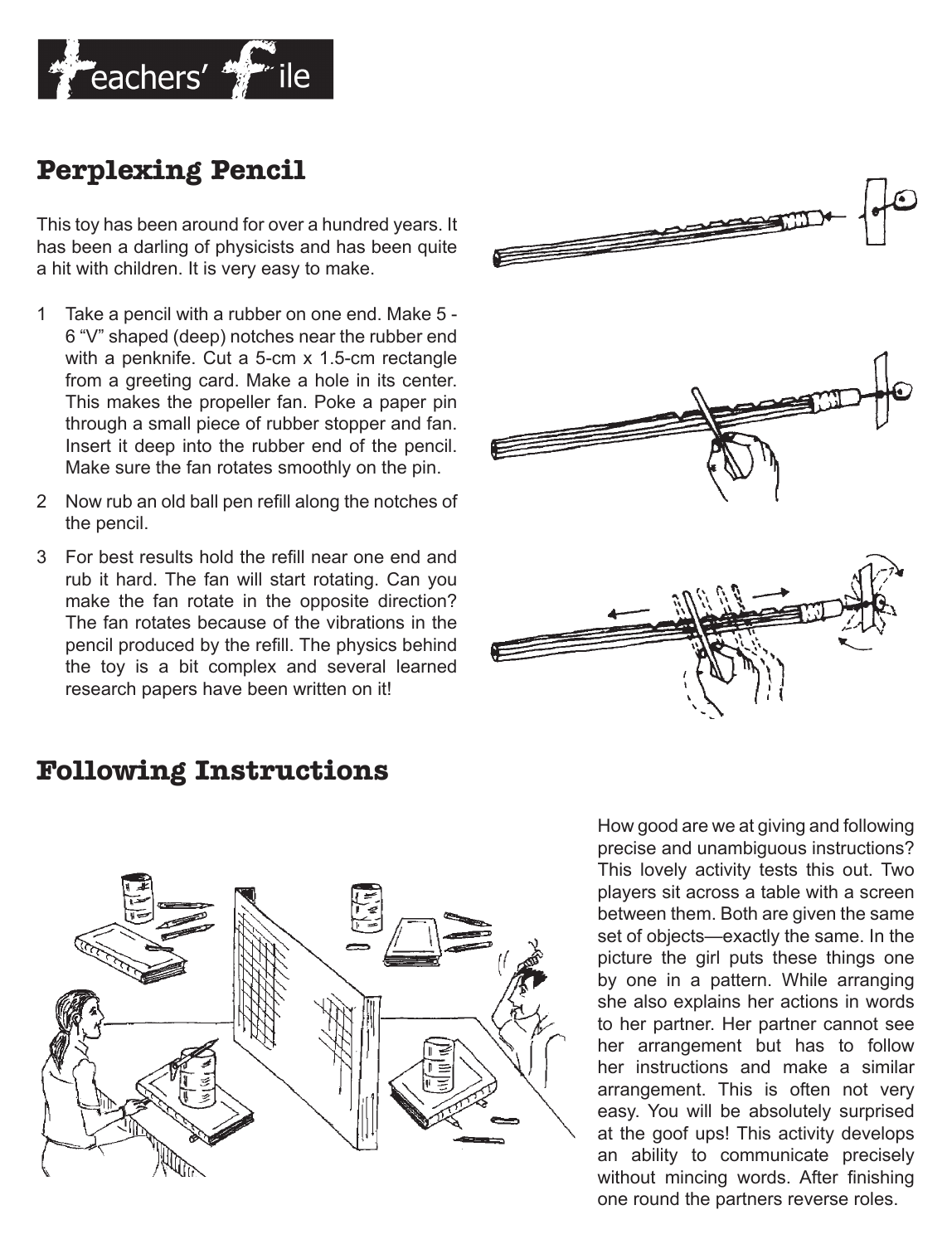### **Acrobat**



1 Take two thick card sheets and fold them in half. Draw a head and body, two forearms, one arm and leg as shown.



2 After folding these there will be 10 pieces as shown in the picture.

5 Take two Upper Arms and place them in between the left shoulder and sew. Do the same for the right shoulder.

6 Pass the needle through. At one end there would be one knot.



7 Tie a close knot at the other end. The two knots on both sides will make a nice movable hinge.



- 3 Stick a 25-cm long broomstick in the middle of one head and body. Paste the second head and body on the first (apply glue only to the broomstick).
- 4 Weave a doubled thread through a long needle and tie a knot.



8 Similarly, sew the forearms and legs (one piece each), with thread hinges. The acrobat is now ready. Hold the broomstick between the thumb and index finger. Try to twirl the broomstick. The acrobat will wildly swing its arms and legs. You can make creative variation in this dynamic puppet.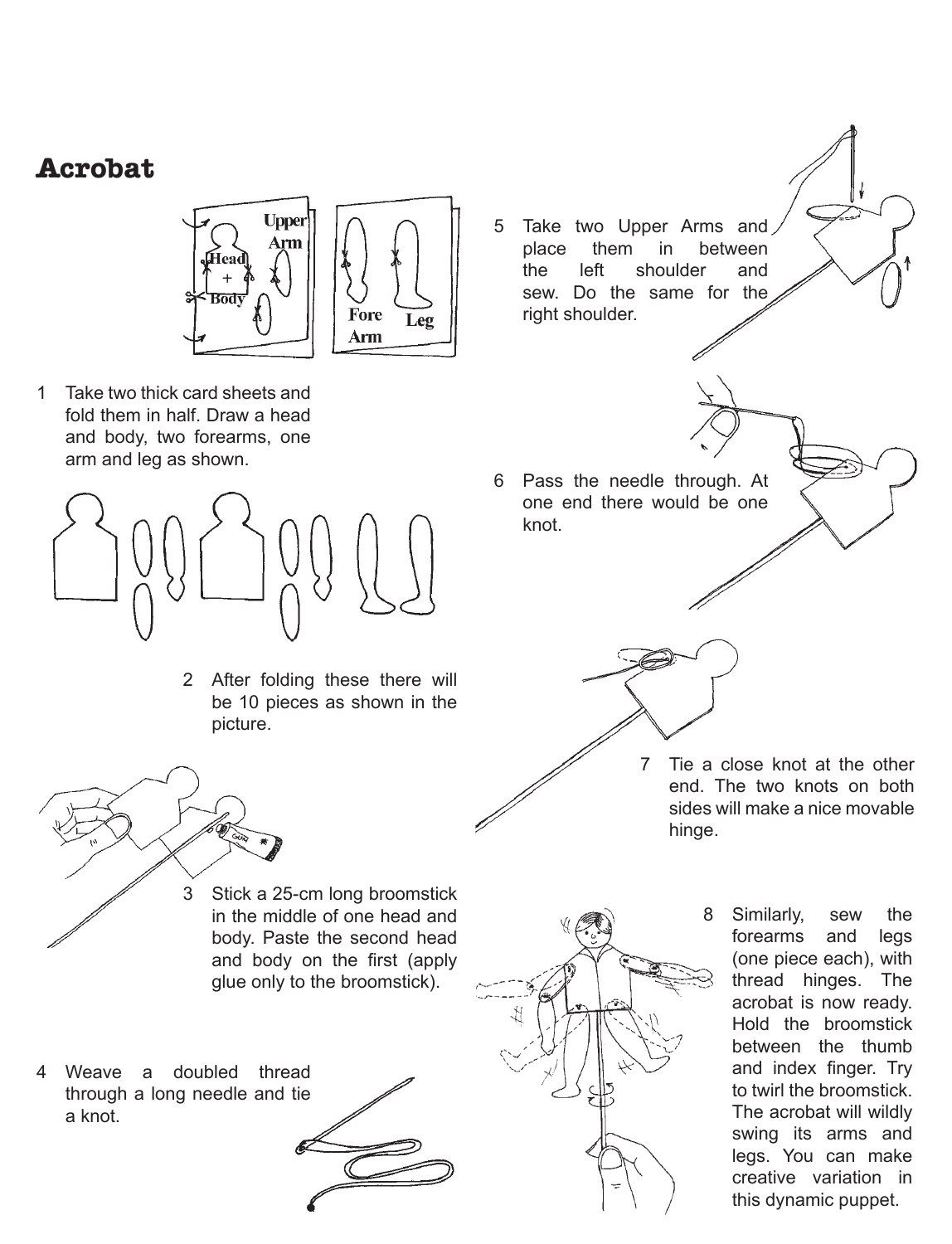

### **The Never Ending Book**

You could flip this fourteen-page book from start to end, and then automatically return to the start!

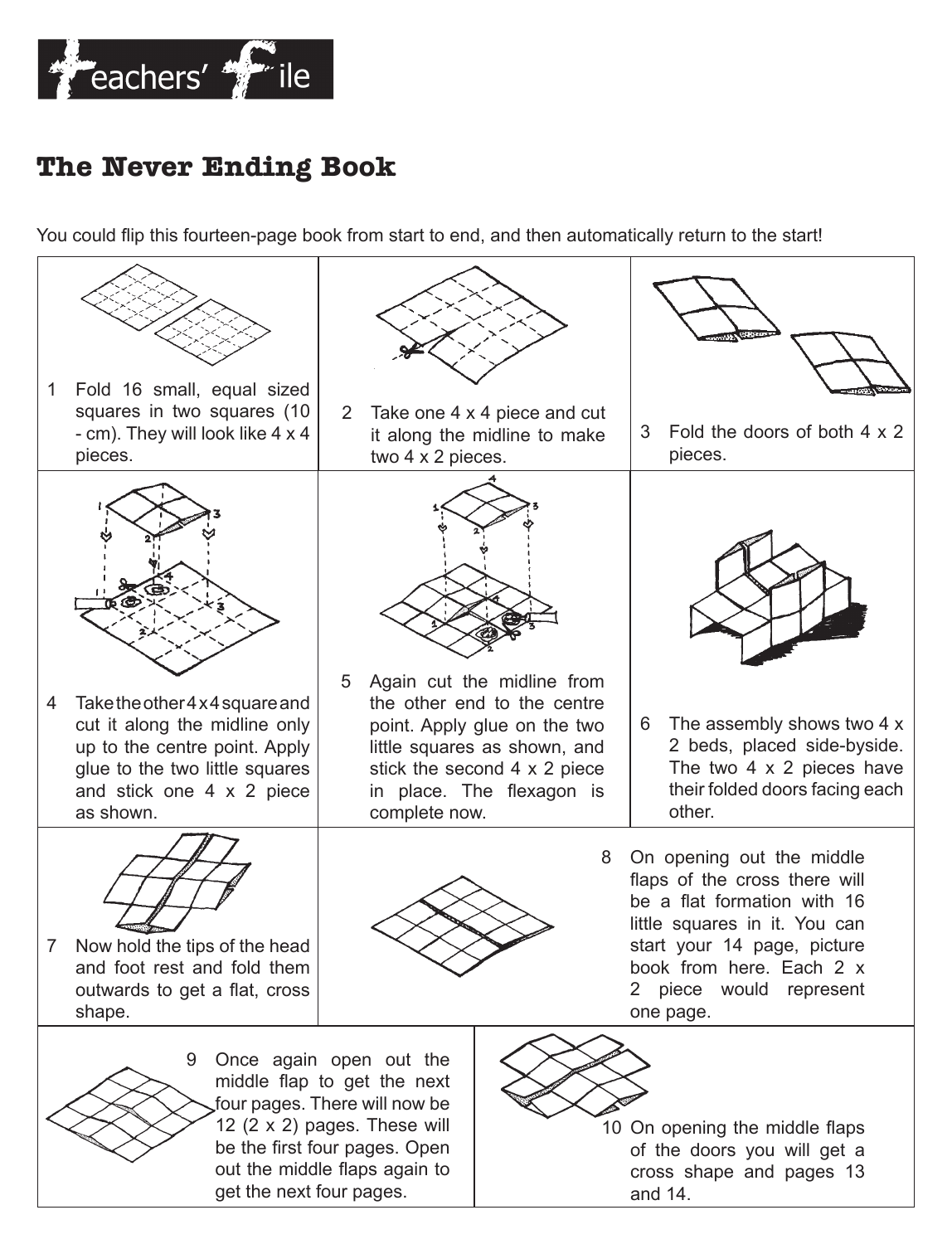## **Flapping Butterfly**

This simple paper butterfly flaps its wings like a real one.



### **Flying Fish**

Cut a long strip of paper about 2-cm wide. Leave 1 cm from the ends and cut halfway slits as shown. Interlock the slits to make the Flying Fish. Throw it in the air see it come tumbling down. Experiment with different papers, shapes and sizes of fishes.

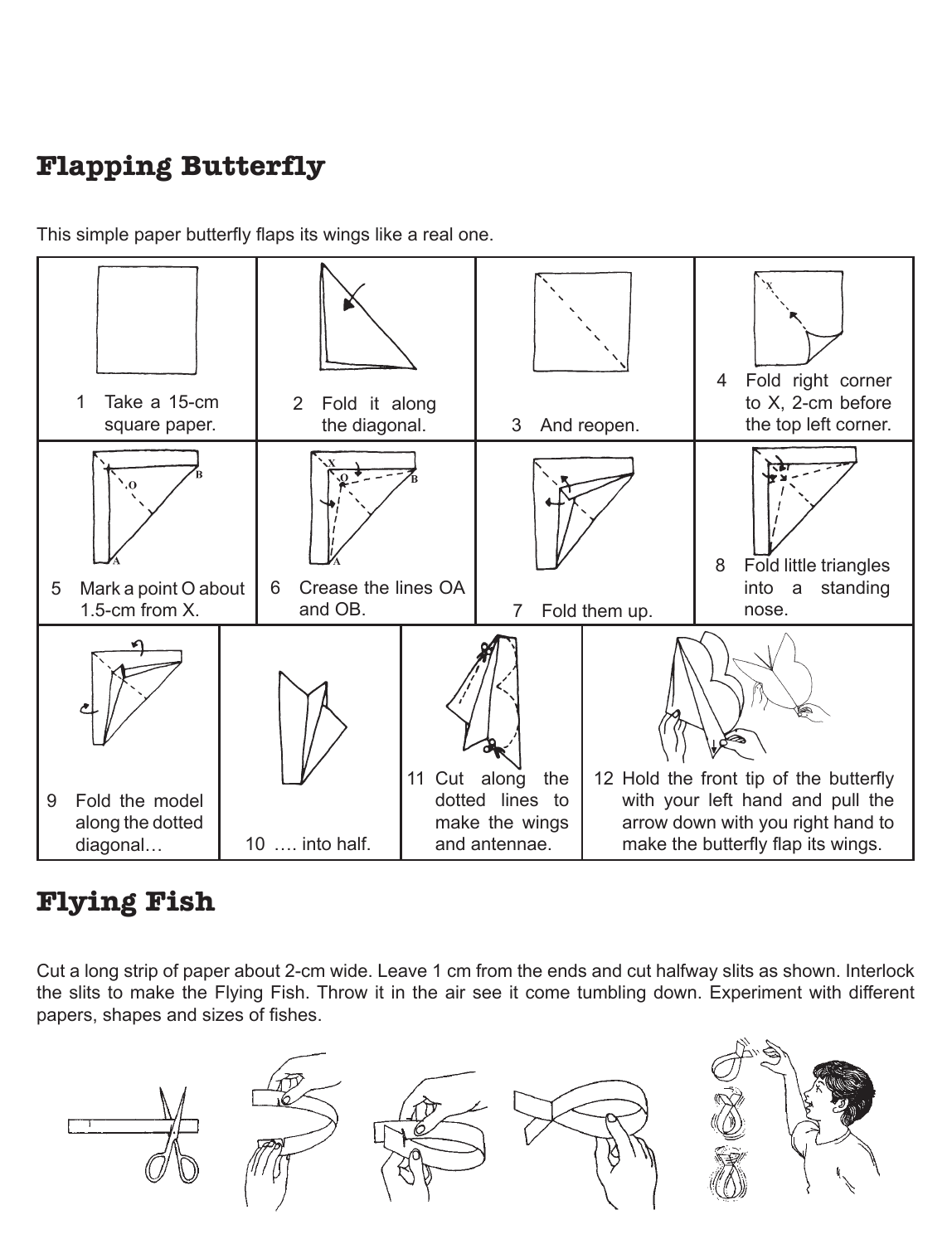

### **Balancing Nails**

Can you balance a dozen nails on the head of one nail?



3 Now, grip the ends of the two vertical nails and lift up the entire assembly.

#### **Sudarshan Chakra**

Cut two sticks from a broomstick - one long 15 cm and the other short 6 cm. Tie the sticks tightly with a string as shown in the drawing. Poke a hole in the rubber cap of an injection bottle, or else in the eraser from your geometry box. Insert the rubber cap in the long broomstick. Now place the joint of the sticks on your right hand index finger and rotate the assembly as shown. You will be surprised to see that the sticks rotate around your finger like a Sudarshan Chakra without falling. As a matter of fact, the faster you rotate the sticks, the more stable and balanced is the assembly. This simple toy will give children a good feel for Centrifugal and Centripetal force.

12-cm long nail.



5 Gently place the assembly on the head of this nail. You will be surprised to see the entire assembly on a dozen nails neatly resting on the head of one single nail. The assembly is quite stable and you can rock the nails sideways like a swing.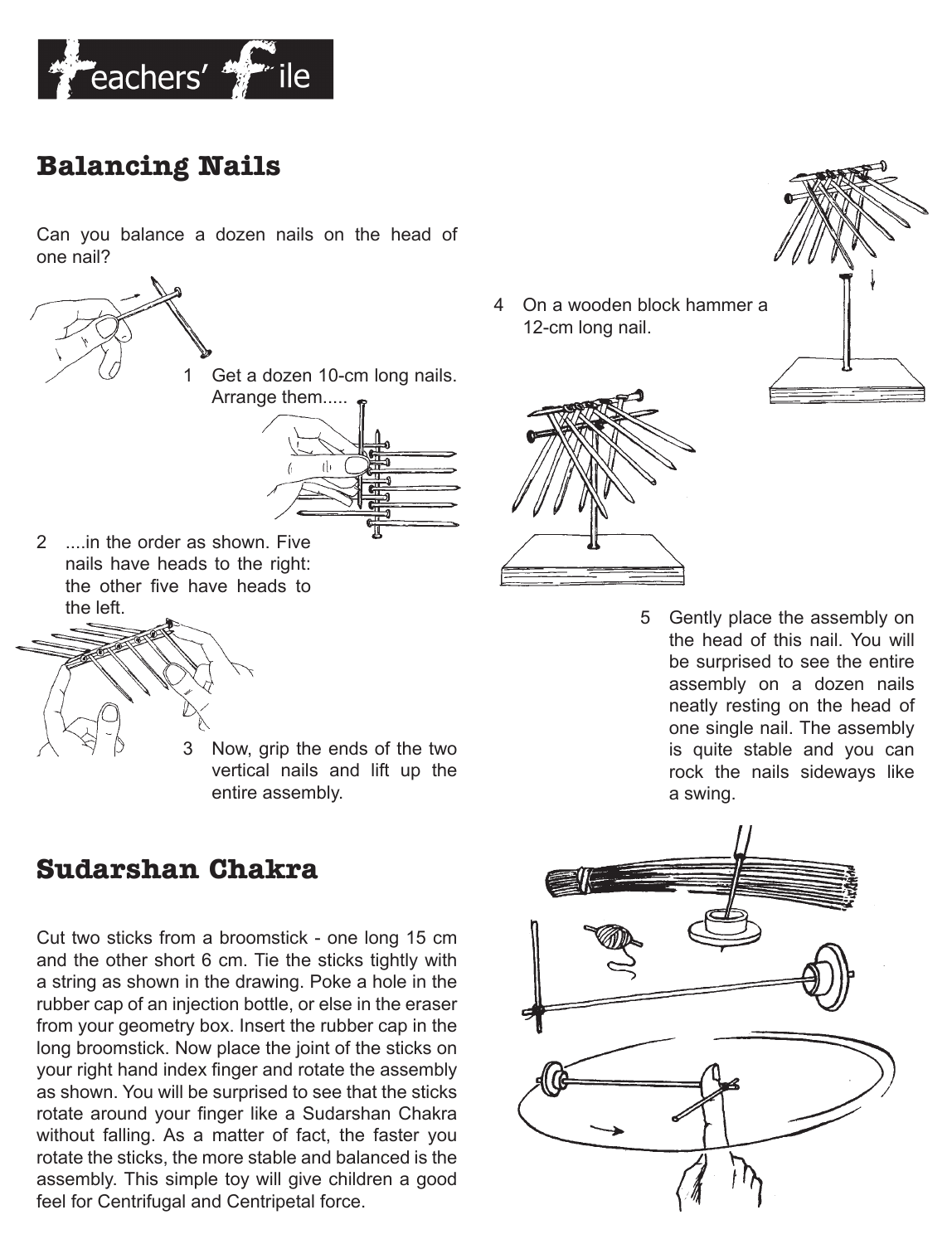**Raja Cap, Nehru Cap, Kulu Cap**